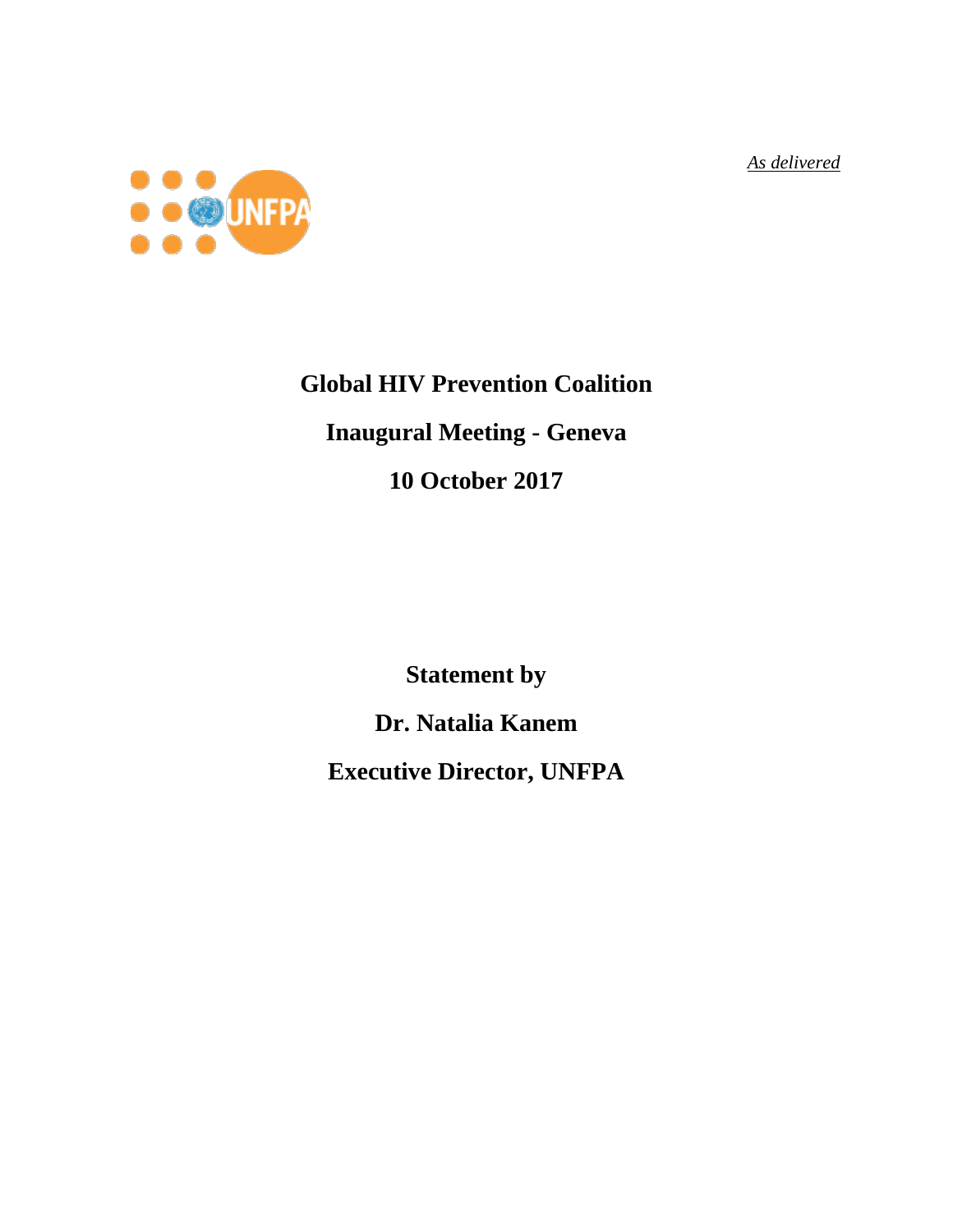Excellencies, Distinguished Delegates, Colleagues and friends,

Prevention is better than cure. A stitch that is sewed in time saves nine. Sticks in a bundle do not break.

I am delighted to be here today. I am delighted to be with you as someone who started my medical career working with children who had HIV and came into the women's movement because of what I saw happening to the parents of my children at Harlem Hospital so many years ago.

I am also delighted to be here with you because the concept of the coalition is so strategic. The moment for prevention is so strategic. And the launching of this roadmap today is cause for great excitement. We are looking to reduce new HIV infections by 75% in just a short three and a half years. It is going to take our imagination, it's going to take our unity and it's going to take our voices clamoring for all the things that Dr. Michel has put on the table, not the least of which is equity and dignity for every human person.

Joining a movement for good like we have going here will raise expectations. Prevention has been stagnant for more than a decade, and that has to change. I believe that there is power in this coalition to do that.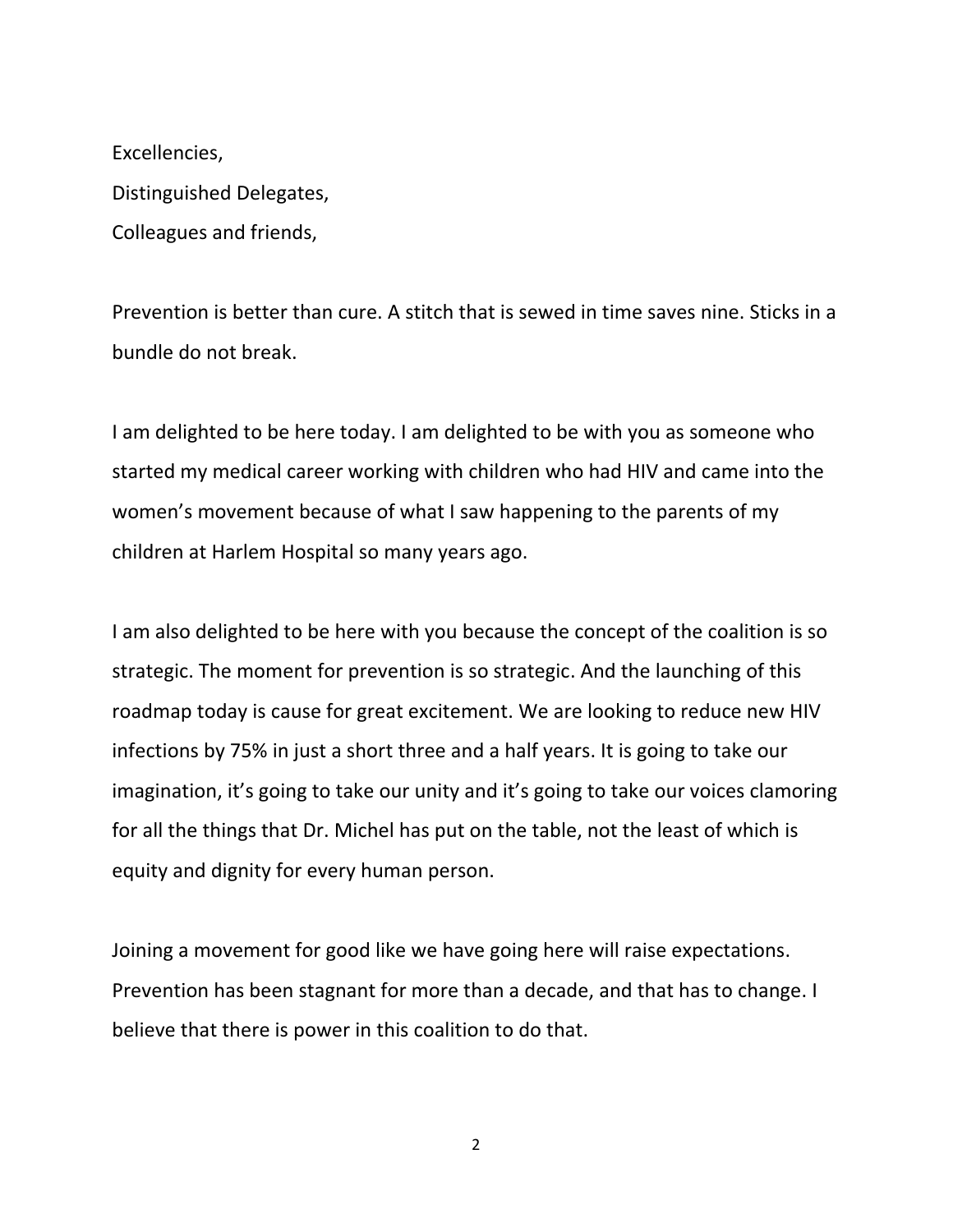Thank you to the co-chairs who have stepped up to lead the coalition, because we are going to need a continuum of the response – from prevention all the way through treatment. And the boldness on prevention is what we symbolize here.

We symbolize the health system re-attuning itself to make talking about sex and sexuality natural and normal in every clinical encounter. We are also talking about the whole society. In a common mission – it's about governance and it's about leadership. So I am delighted to see the strength of this coalition, which includes ministers and government officials from all over the world.

Your leadership and your presence here today is a signal. It's a signal to people living with HIV; it's a signal to allies and champions that working together, working with innovative ideas, discovering new ways to address prevention and also to measure and monitor our progress – and to trumpet our success so that people understand that this is a human endeavor that is achievable building on all of the strengths and partnerships. Consolidating gains we already have but also looking to make significant new progress – this is what's going to change the prevention landscape.

I am pleased to be here as a successor to Dr Babatunde Osotimehin. It was his vision to join with Michel Sidibé on this prevention endeavor and renew our energies on this. He always said that no one does anything alone. So again, this is a great moment to look at prevention together.

One of the things I would like to put on the table is that it is an achievement to have stabilized the number of new HIV infections to about 2 million per year.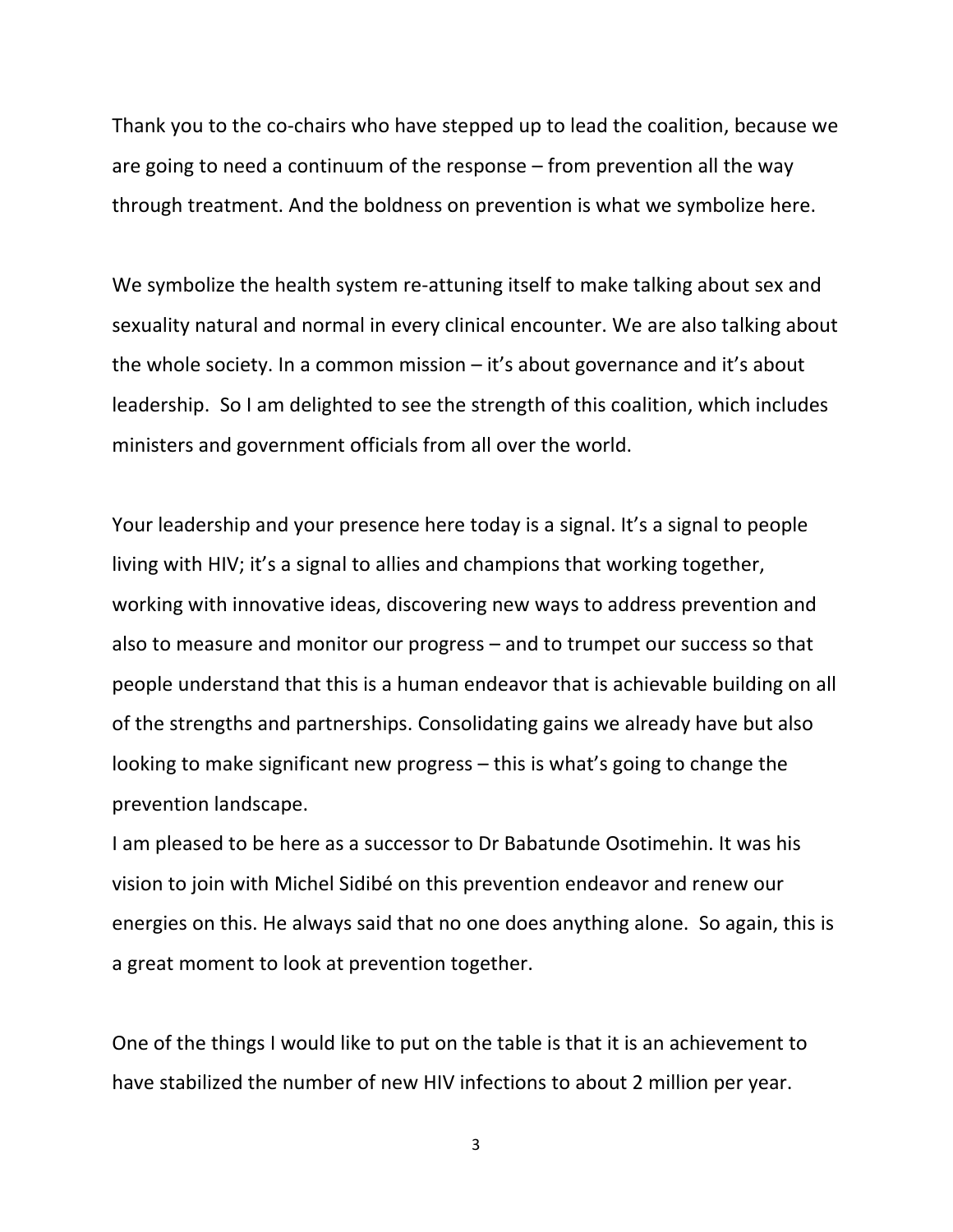That's the number that we want to reduce by 75% as envisioned in last year's Political Declaration on HIV and AIDS.

But again, looking beyond the numbers as to who these 2 million people every year are, UNFPA is concerned and distressed as everyone in this room must be, at the troubling increase in new infections among adolescent girls and young women in Africa.

We are concerned that, in many places, adolescent girls and young women lack access to the education that is so fundamental to their health, they lack agency and autonomy over their own bodies, which prevents them from claiming their human rights.

It's the poorest girls who have the least power to decide whether, when or whom they will engage in sexual activity with, whom they will marry and whether or not they become pregnant. And that's the lack of power that makes each one of these girls extremely vulnerable to HIV infection, to STIs more generally, to unintended pregnancy and to limited life choices where their potential is not going to be fulfilled.

Since 2010 the reduction in new infections among adolescent girls and young women overall has been only about 3%. This needs to change to around 25% or more to reach the global target we are seeking of no more than 100,000 new infections per year by 2020.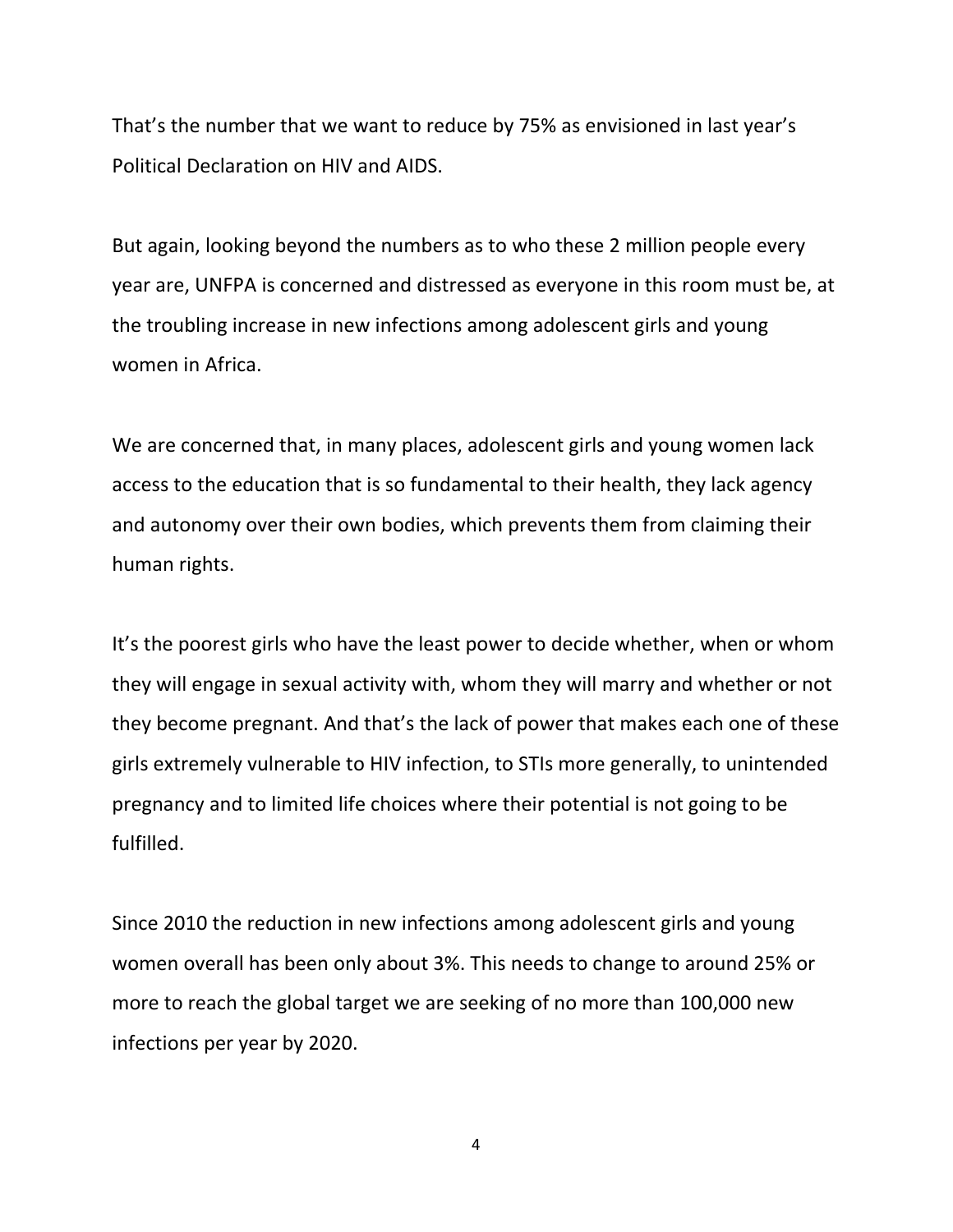I want to reinforce that stigma is an abrogation of people's rights based on their health condition, based on their belonging to a key population, including men who have sex with men, people who use drugs, sex workers, transgender people and people in closed settings –and young people dwell within all of these groups.

Attention to and understanding that key populations account for 46% of all new infections – and outside of Africa, 60% – means that we need to redouble efforts to stem discrimination. These are our brothers and sisters. We all have the exact same human rights. So, to have people who are stigmatized and alienated in society and can be victimized by violence, the health system has to step up; providers have to be on the front lines of the fight for equality and making sure that anyone can get the support that they need and the services that they need.

We fully embracing the underlying principle of the Sustainable Development Goals, which is to leave no one behind, to work together to protect the most vulnerable people in society and to support people who may not be able to protect themselves. But, they do have a point of view which we need to seek, we need to ask and we need to listen.

They say the last mile is the most difficult. And as we survey the achievements over the course of the decades of the AIDS pandemic we can say that it is these bold and decisive steps, with civil society standing proudly in front, that have allowed us to reach our targets and milestones. And this is why leadership and accountability are so important.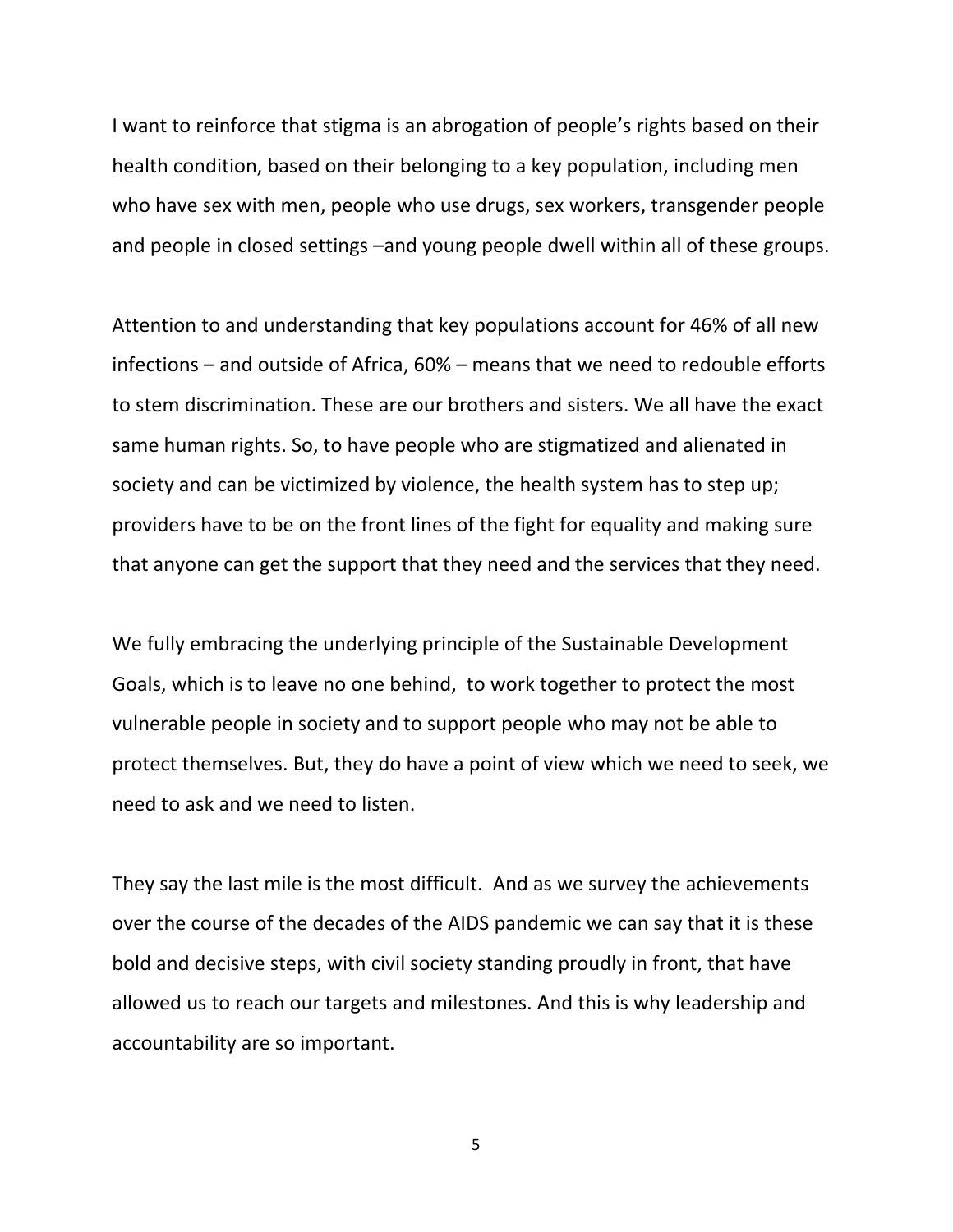Now I want to say a few words about looking at prevention holistically, and not just cherry-picking the easy ones to take forward. It is part of a package. It is part of a package where we can expect there will be a level of fear and a level of pushback.

That is why an approach of humility and of understanding what people are saying. Every society is different. And that is why the leadership of the Ministers and others of you who are working at the county level will make such a difference. Because it is at the country level where the action is. And we will need to support each other, internationally as a community of conscience, and also at the country level, so that it will be so much easier and so much more natural for the prevention interventions to take place.

And giving life-saving information to young people is one of those sticky situations where we have to analyze and support each other and make clear that we are talking about life-saving information.

The perspective that children's innocence is being spoiled therefore we must not give them life-saving information is refuted every day when we see the rates of adolescent pregnancy. It is refuted every day when we see young people who are eager to take their place in society and to participate in the decision making that affects their lives. It is refuted every day where we see strong coalitions of young people, such as AFRIYAN who are with us today and Y-PEER across the world, where young people really do wish to participate and are perfectly capable of making alternative decisions than the risky decisions.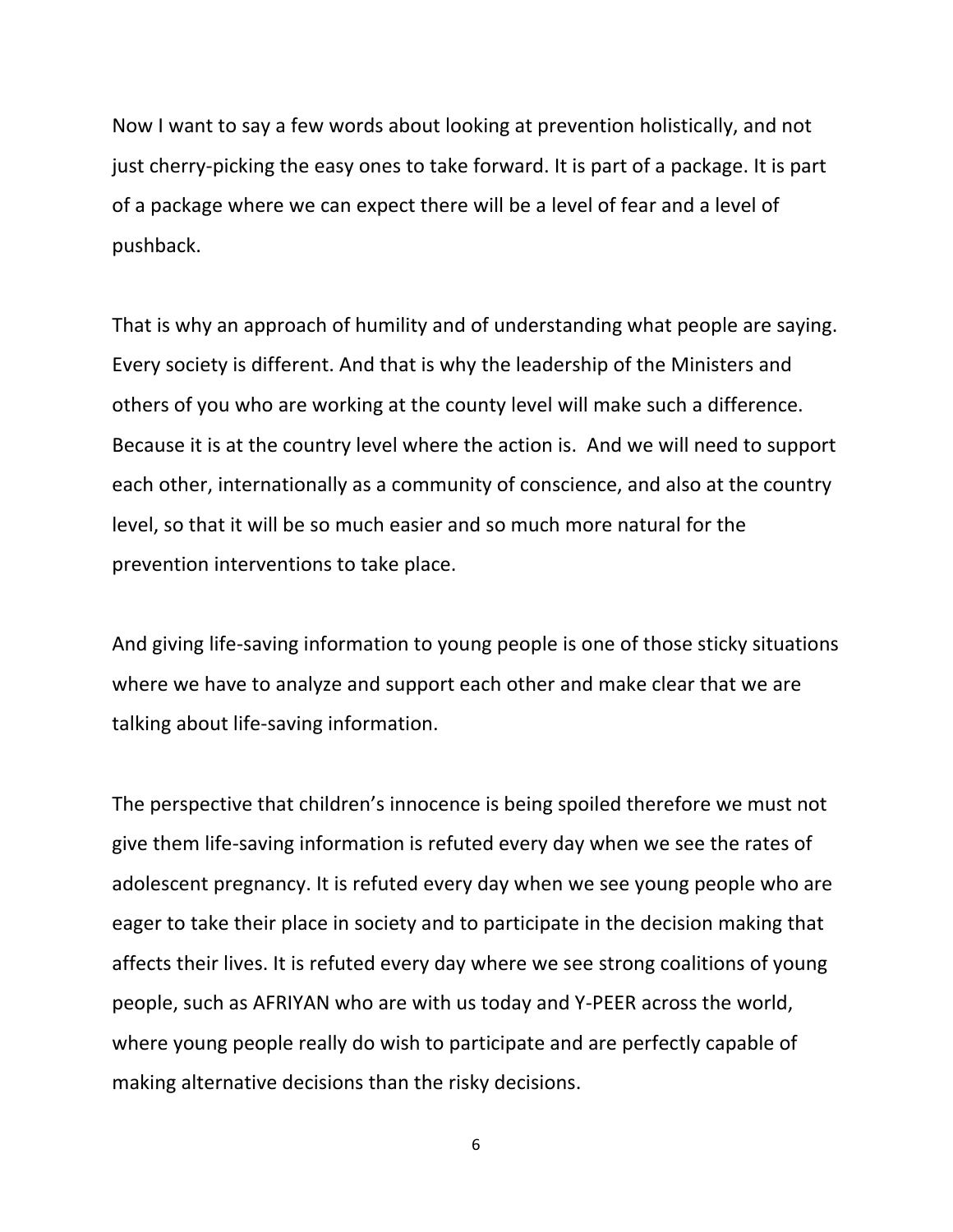Right now they are being persuaded by the wrong people. So our absent voice can change. And that is what is going to lead to the acceleration of the prevention proposition. I really don't want us to waiver on that point. I don't want us to waiver on fully supporting the human rights of key populations. These rights are indivisible.

We know that condoms work. UNFPA is stepping up to strengthen our condom programming in conjunction with the H6 of the United Nations.

We believe that increasing investments in the procurement and distribution of condoms makes strong economic sense. So we are also looking at the economic value proposition of the return on a reproductive health investment and the evidence is abundant, especially for countries seeking to maximize the return on scarce resources.

If enough condoms are provided to fulfill the unmet needs by 2030, millions of people will be saved from infections. And condoms are triply protective against HIV, other STIs and unintended pregnancies, so of interest to young people, who very often will be much more concerned about unintended pregnancy than about HIV or the health effects of other STIs.

As we work to achieve our HIV goals, UNFPA sees this as part and parcel of achieving sexual and reproductive health and rights for all.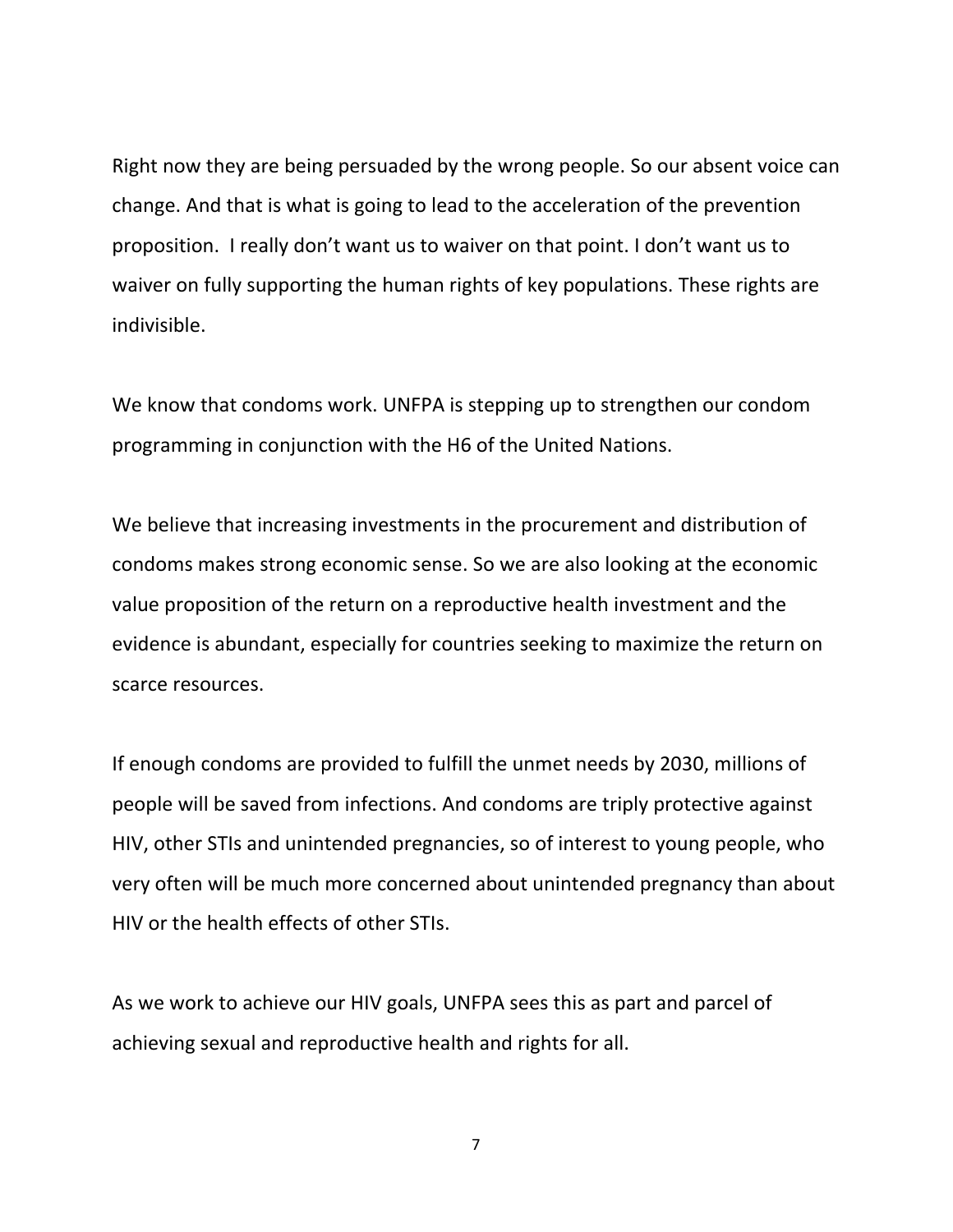We are going to use our best minds to innovate to discover new ways of leaving no one behind. That means collaborating with you. And it also means making sure that we compound our collective impact through advocacy. Advocacy that is vocal, that is visible, and that is willing to step up to do the right thing.

I have three examples of what we are doing.

In **Mozambique**, with the Government, UNFPA and UN partners have launched a real-time monitoring tool. It strengthens the ability of Mozambique to collect data and disaggregated it by age, gender and geographical location. And these are interventions that improve the sexual and reproductive health of adolescents and young people.

The Mozambique team calls the tool InfoBiz, and it is helping the Government monitor clinic activities, to better understand what it is that young people need, and to track the progress.

Also in Mozambique, in partnership with UNFPA, UNESCO, UNICEF and UN Women, the Government is leading a mentoring programme -- *Rapariga biz* or "Busy Girl" like a busy-bee type of a girl. It aims to reach 1 million girls with crucial information about their bodies and their rights. It is teaching them the life skills they need to protect and empower themselves. It is very interesting in this cohort when we look at the comparative group, the unintended teen pregnancy rate has gone way, way down.